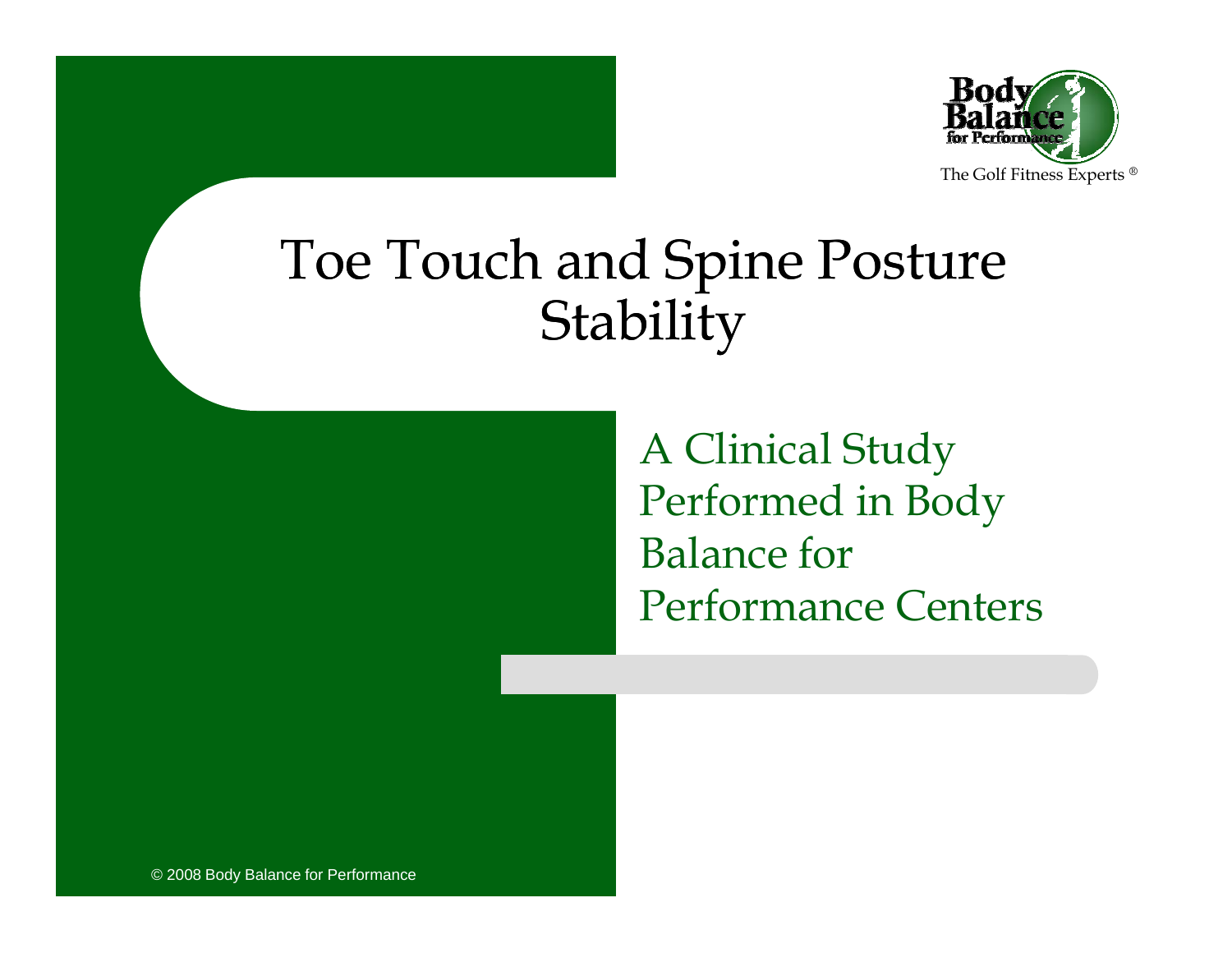

# Hypothesis

• If a golfer is not able to touch his or her toes effectively, the golfer will have challenges maintaining spine postures in the golf swing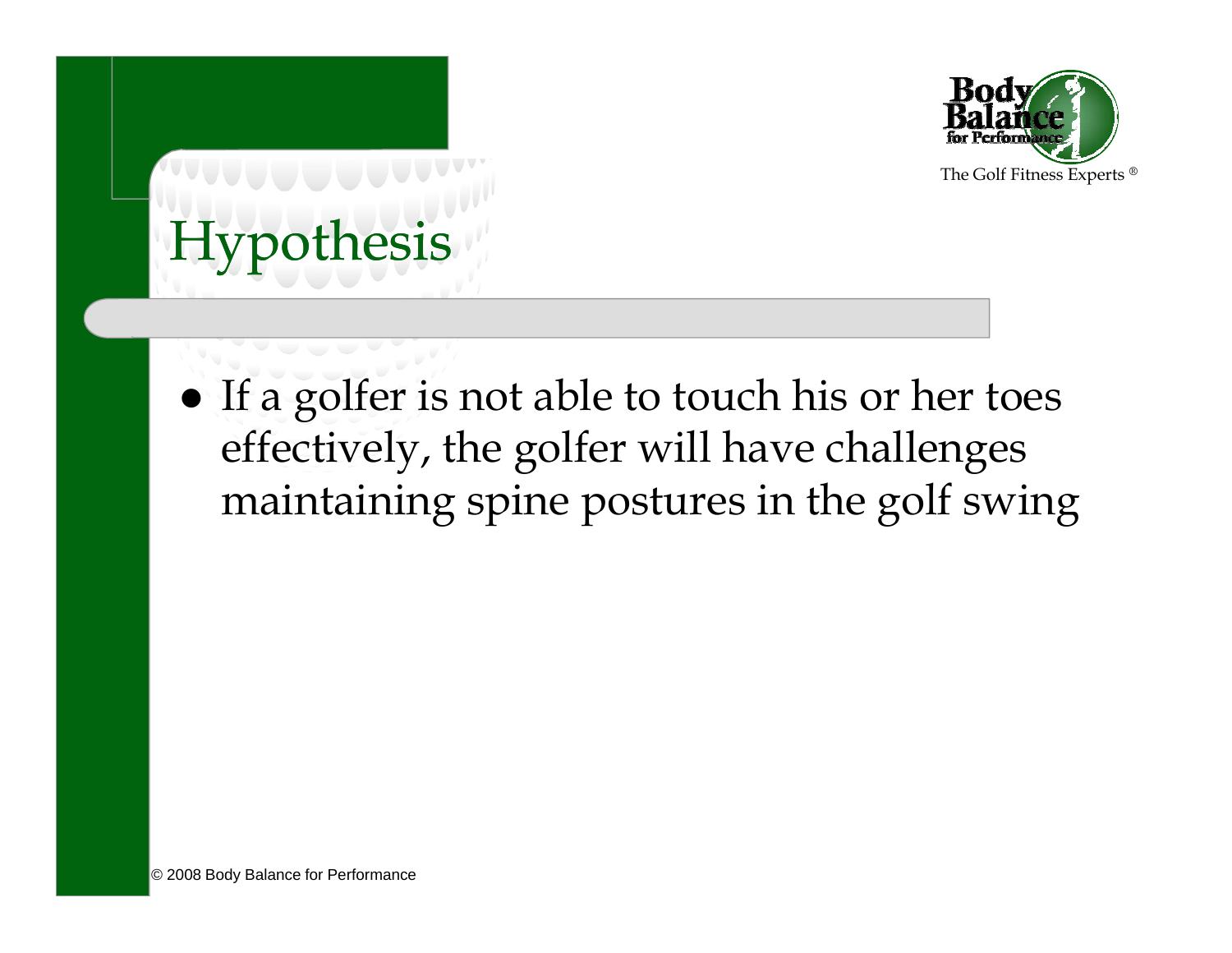

# Backgroun

- There are assertion that the functional motion of toe touch is related to loss of posture and other swing faults based on observation of golfers over the years.
- It is one of the Big 12 Screens and it is a part of the SFMA published and taught by the Titleist Performance Institute staff.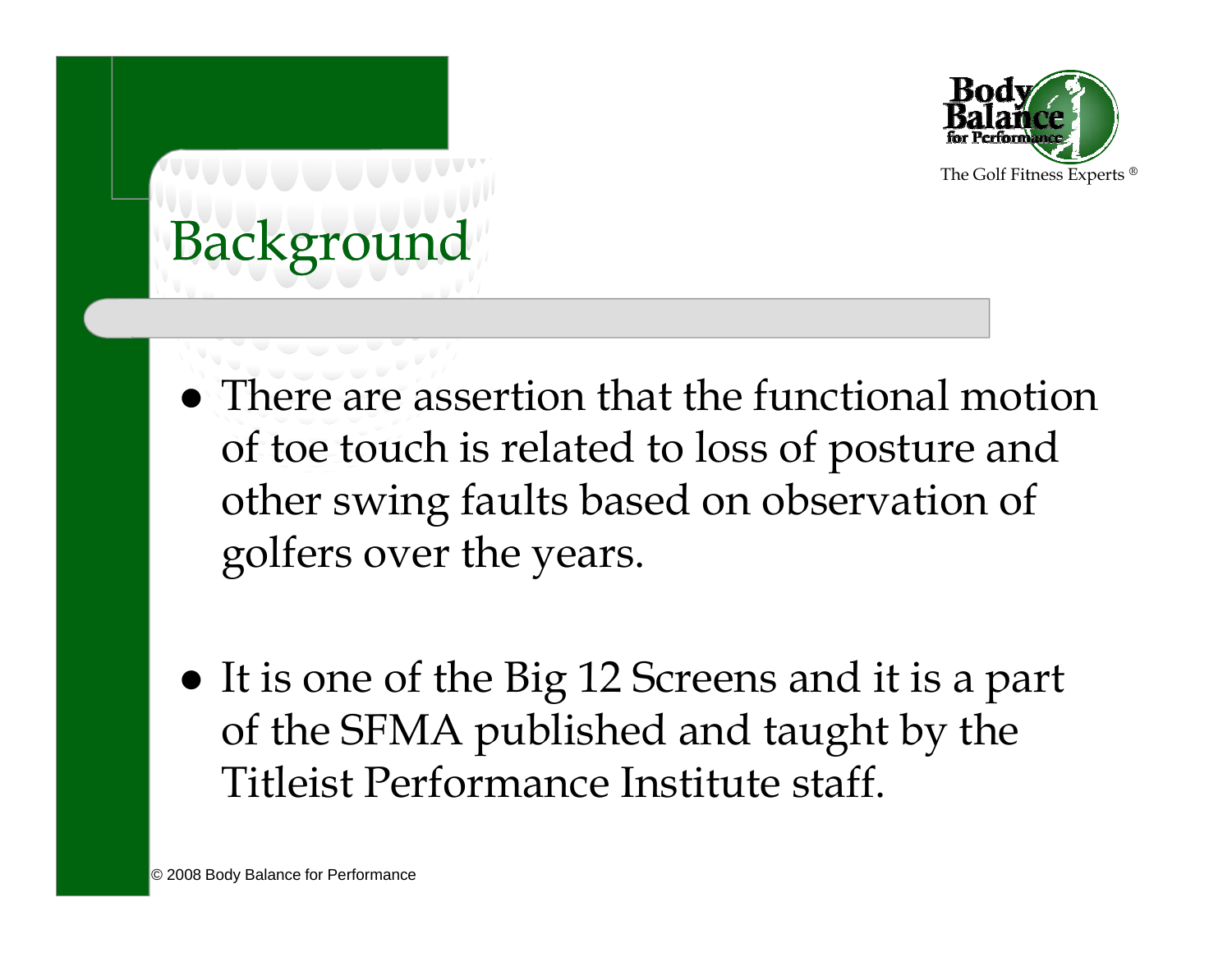

# Background

 $\bullet$  It was decided to study this relationship to determine if in fact there was a statistical relationship between toe touch and spine posture in the golf swing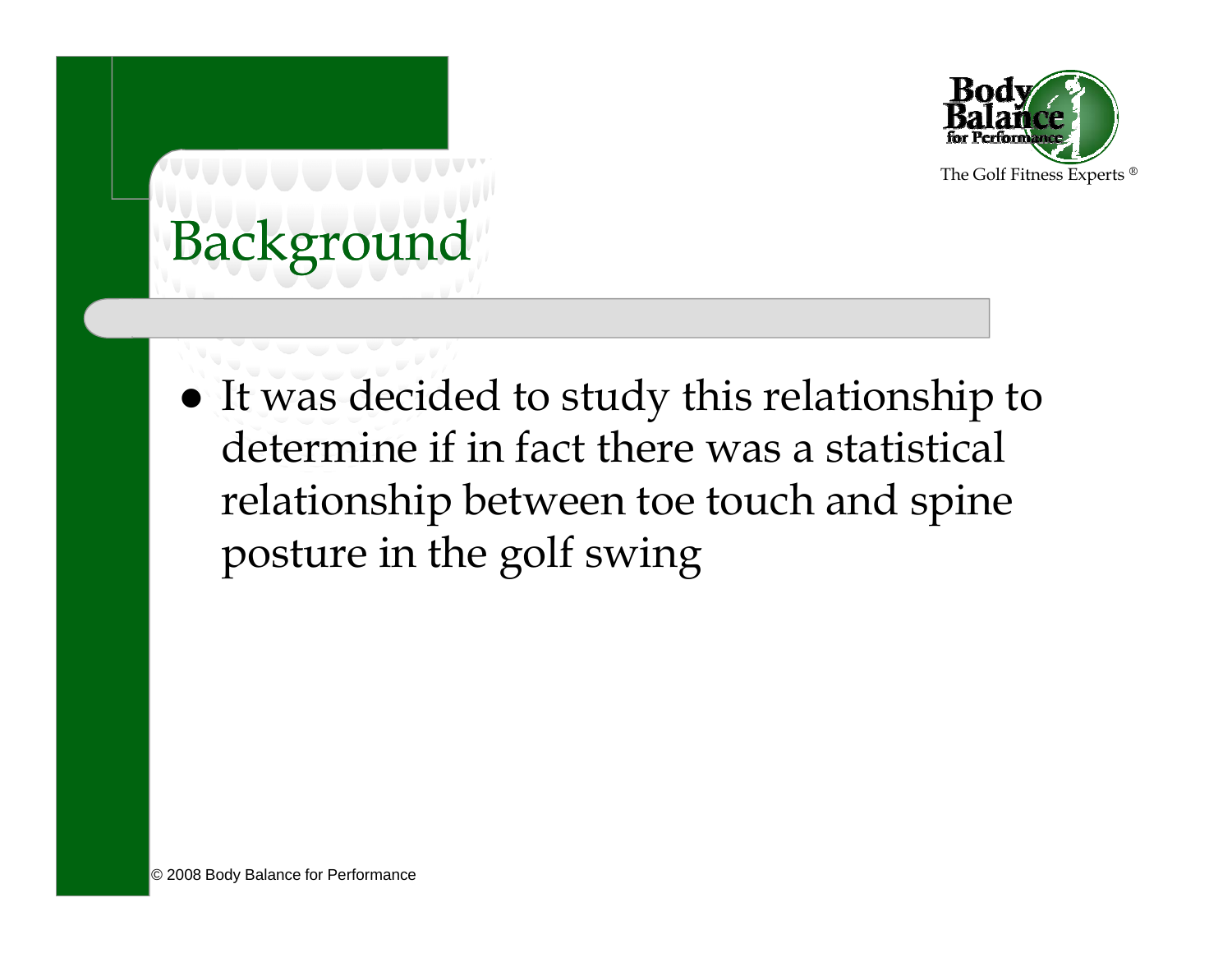

# Metho

Subjects:

We worked with regional golf associations and country clubs to solicit for participants in this research project.

There were a total of 100 subjects tested and reported on in this presentation.

Total of 350 in the sample, but did not have time to do the stats for this presentation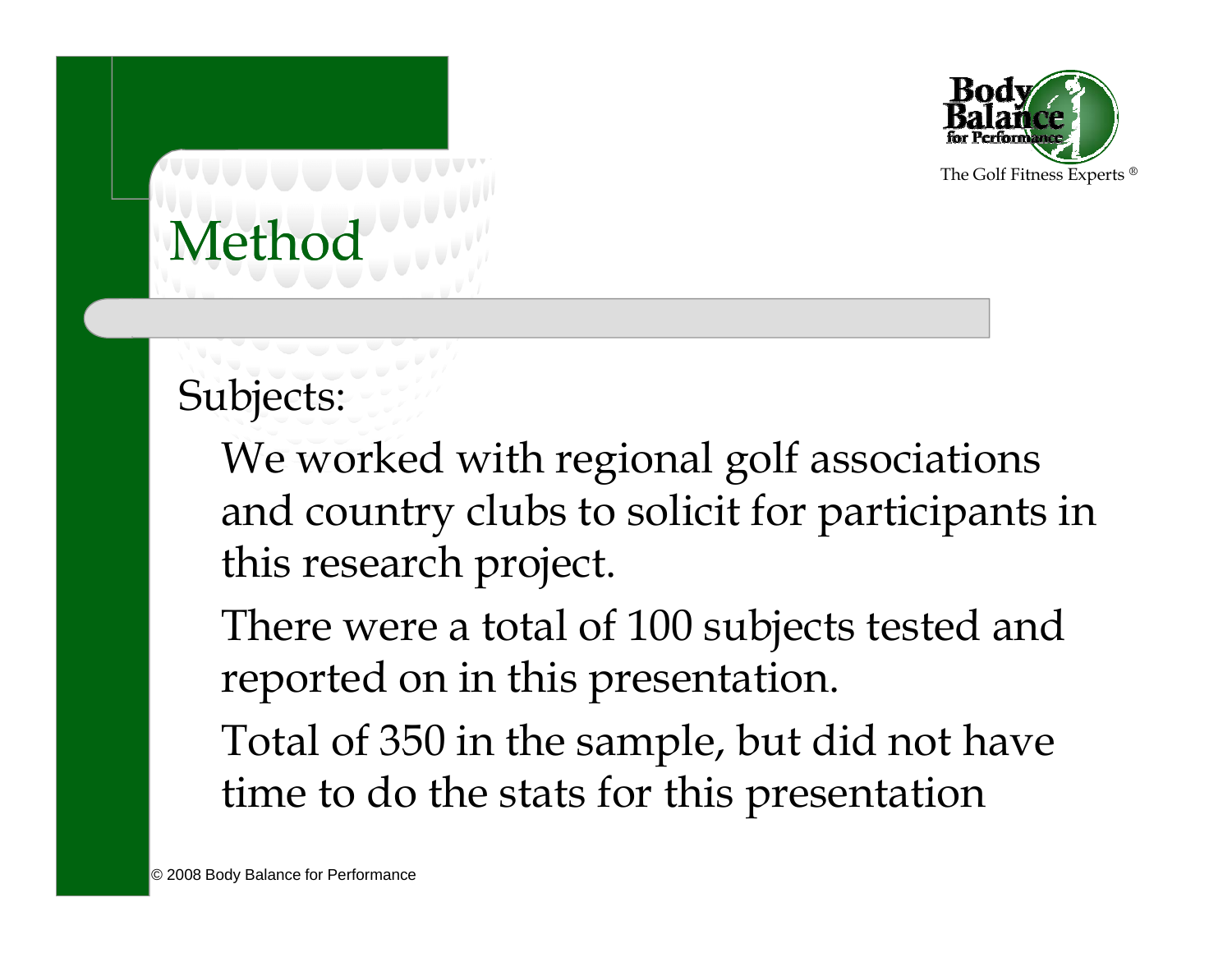

# Metho

- Physical Testing
	- A Toe Touch Test was administered in the standard fashion as instructed by the TPI Staff in their Level One course.
	- – Subjects were asked to stand erect with their heels and toes touching
	- – They were then asked to keep their knees straight and bend over attempting to touch their toes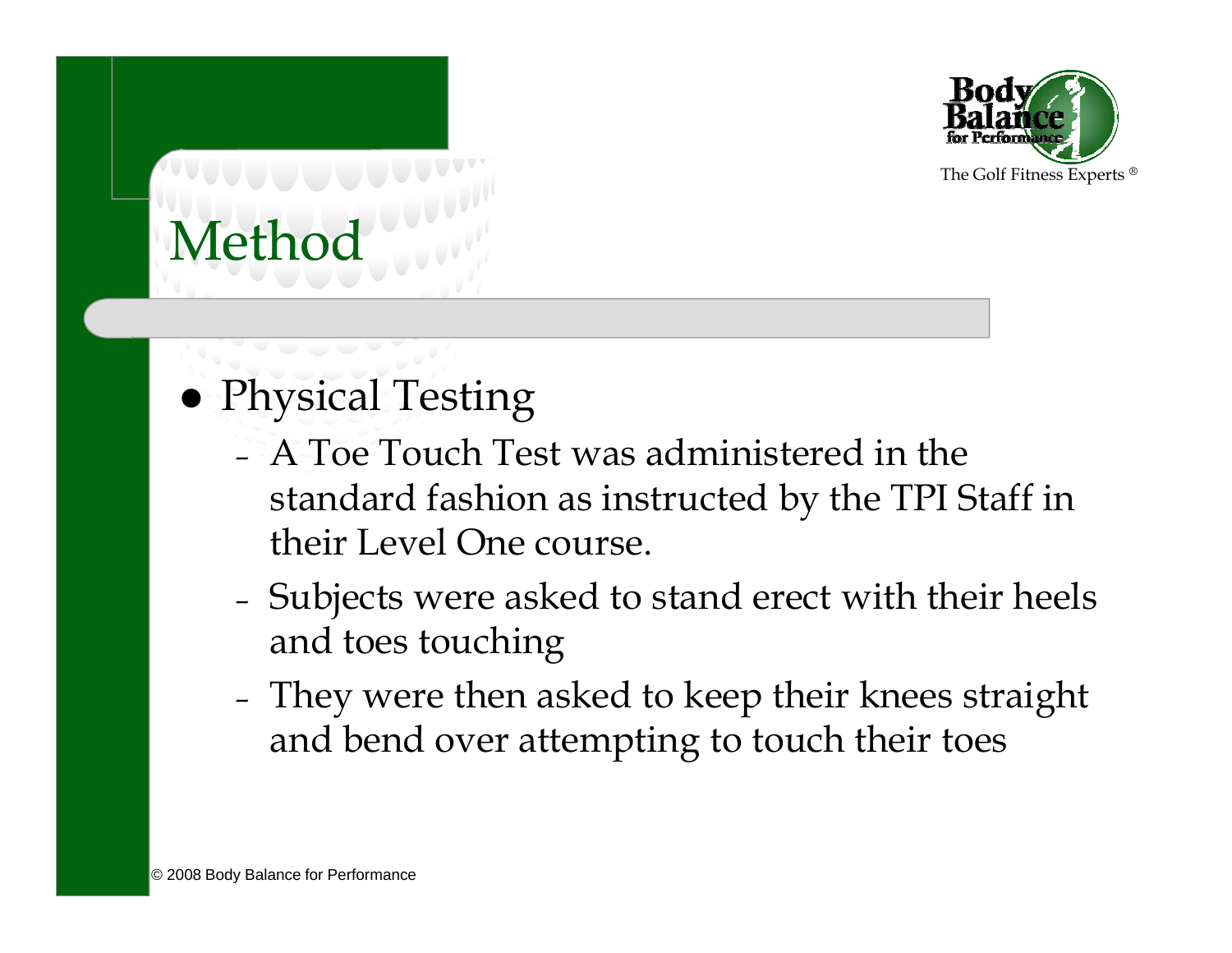

# Toe Touch Test - Fail



© 2008 Body Balance for Performance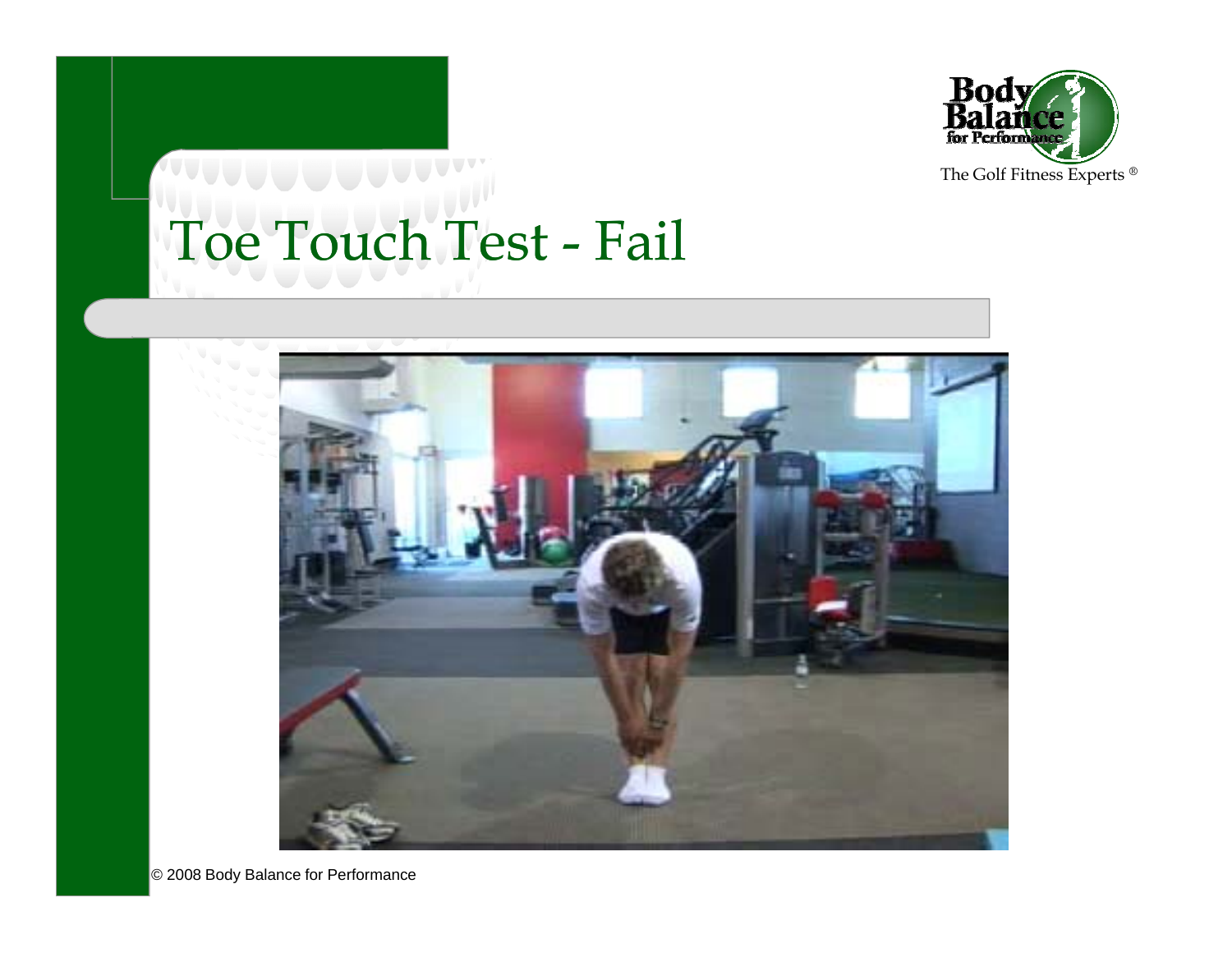

### Toe Touch Test – Pass



© 2008 Body Balance for Performance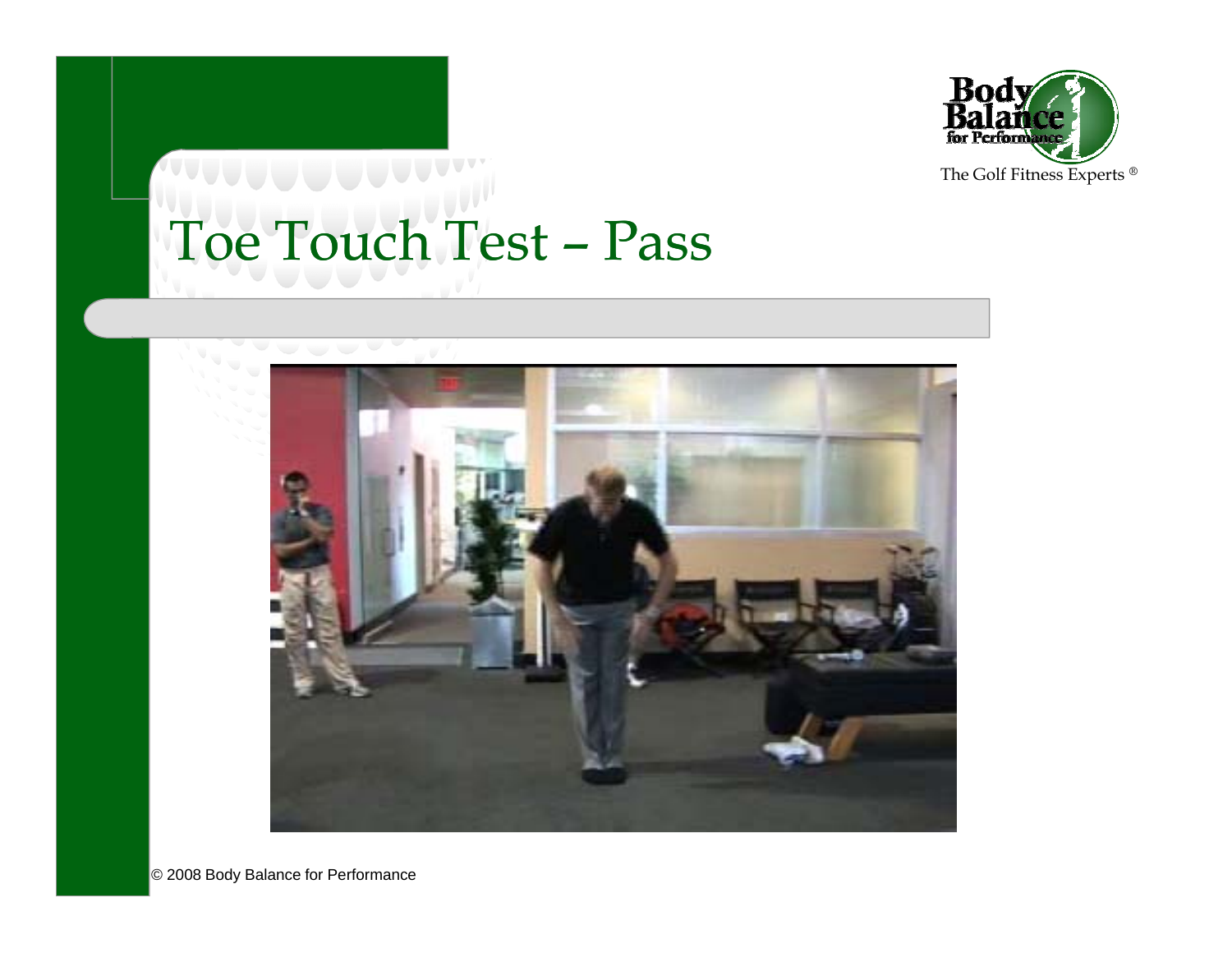

#### • Physical Testing

- –Three attempts were made by each subject
- –All data recorded was pass/fail.
- –- If they were able to touch the toes, then they were given a grade of PASS.
- –- If not, then they were given a grade of FAIL.  $\;$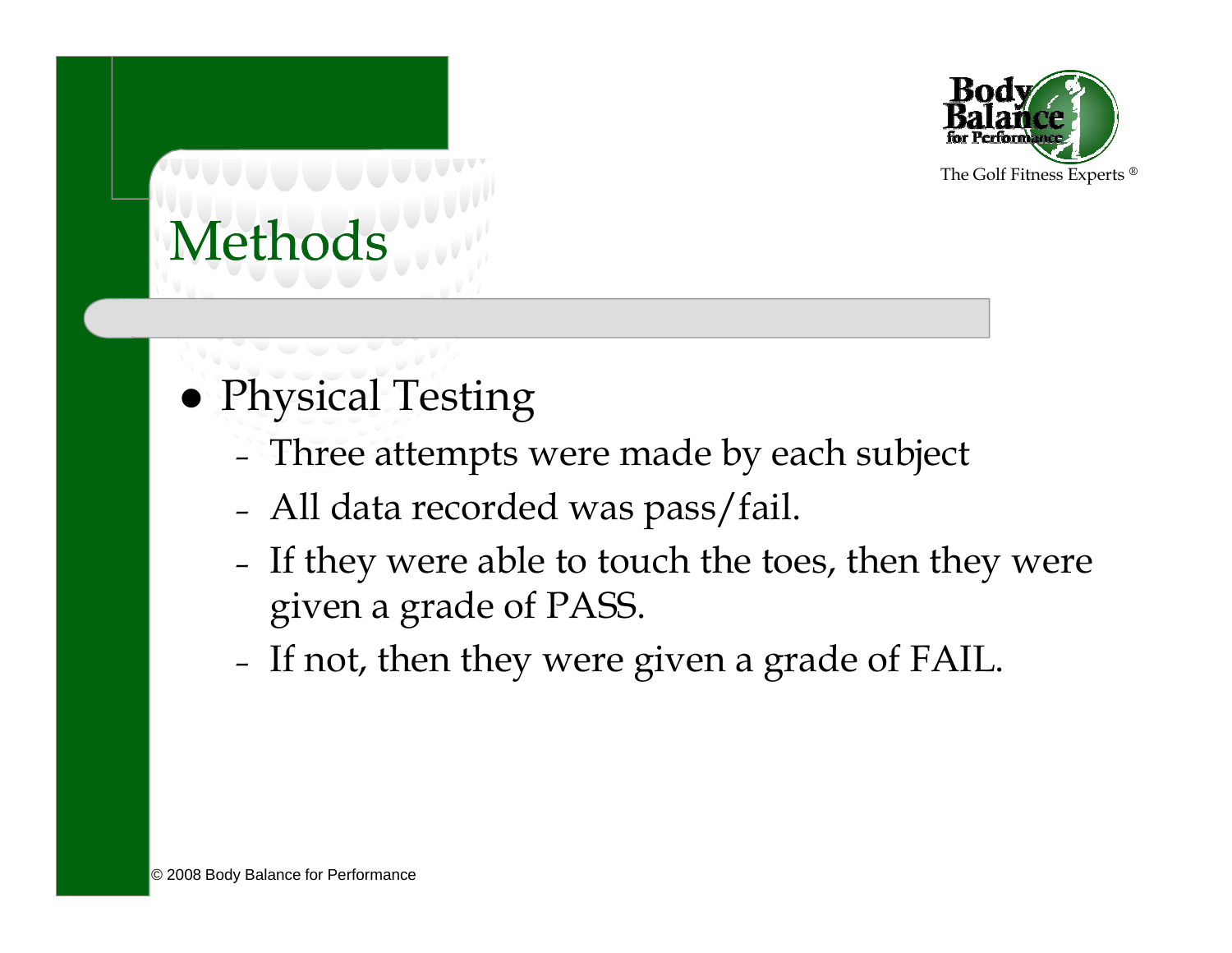

- Swing Testing
	- –Study used the Body Motion System.
	- –System is a 3-D motion testing system.
	- Procedure
		- Golfers were asked if they use steel or graphite clubs.
		- Golfers were given an 8 iron with the shaft type that was steel or graphite based on their answer to the initial question.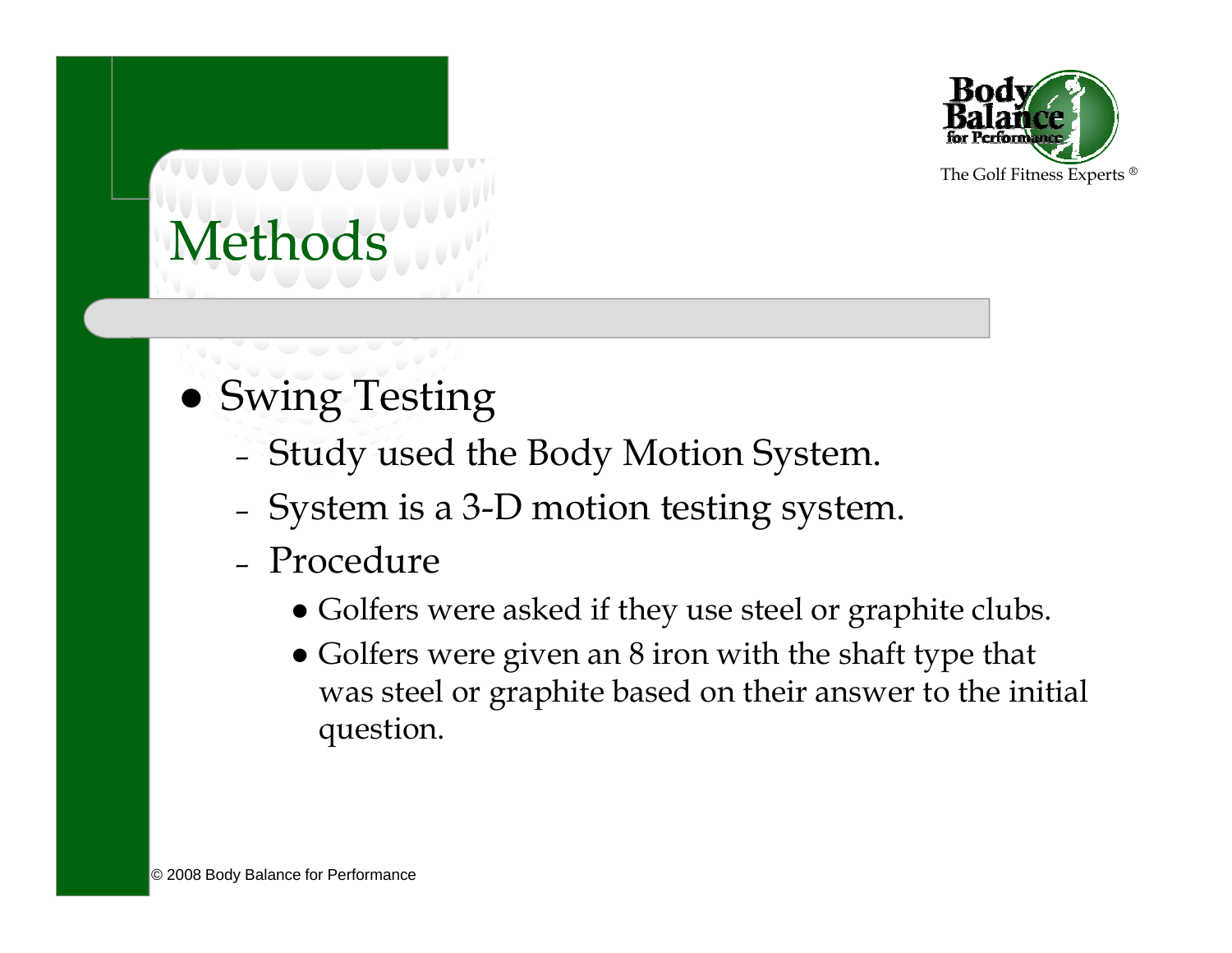

#### • Swing Testing

- – The Body Motion System was applied to the golfer so that the upper sensor was at the scapular spine centrally on the spinous processes. The lower sensor was applied centrally on the sacrum at S2.
- – The system was then calibrated to the student in the standard protocol as describe in the Body Motion System Documentation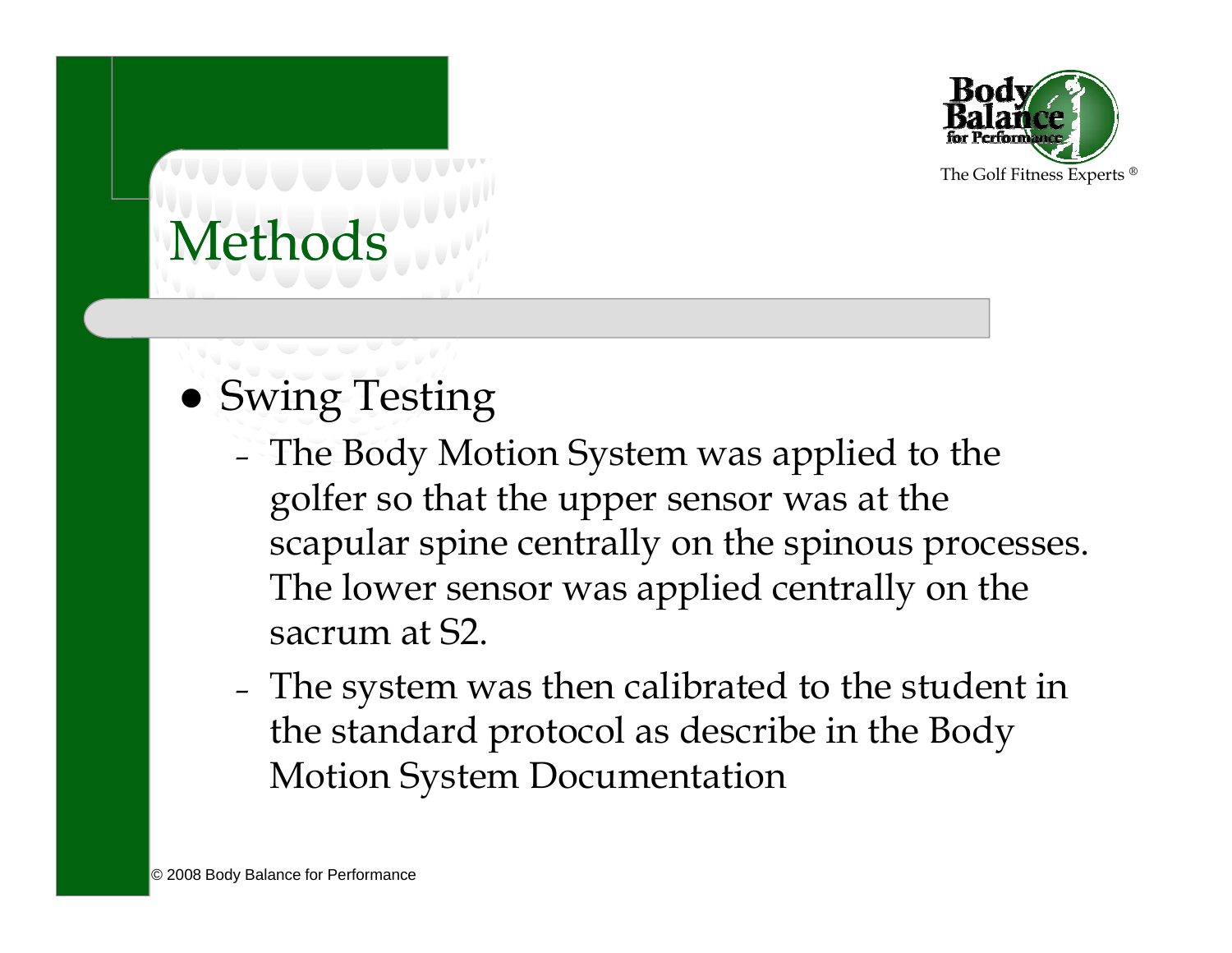

- Swing Testing
	- –Students were in doors for testing of their swing.
	- –They were instructed to hit 5 golf balls.
	- – Five consecutive swings were recorded for this study.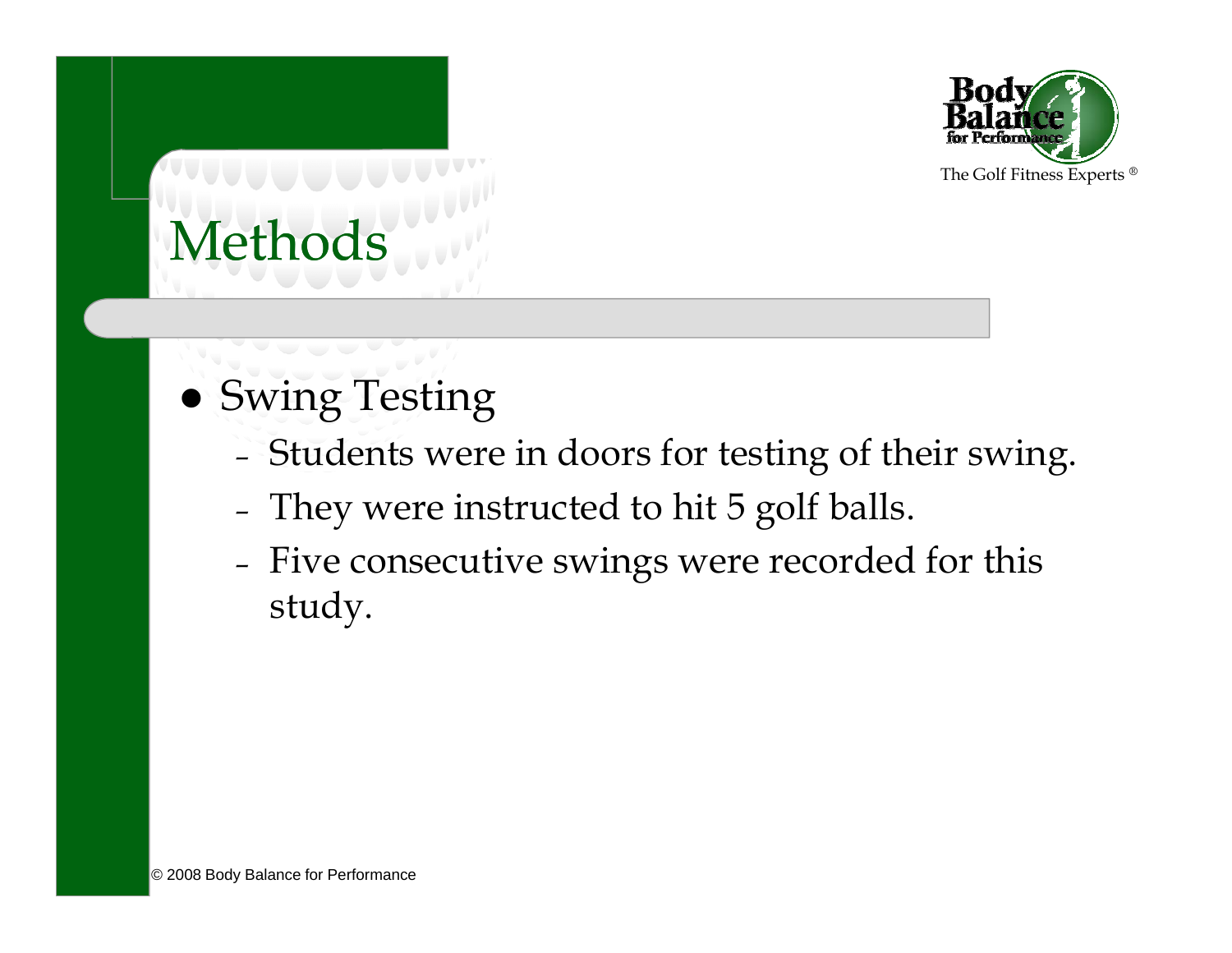

- Data Collected from the BMS
	- A measurement called forward bend was collected at set-up, top of the back swing, impact, and finish.
	- – Forward bend on this system was measured as the angle of the torso relative to the vertical (the line from the thoracic sensor to the sacral sensor).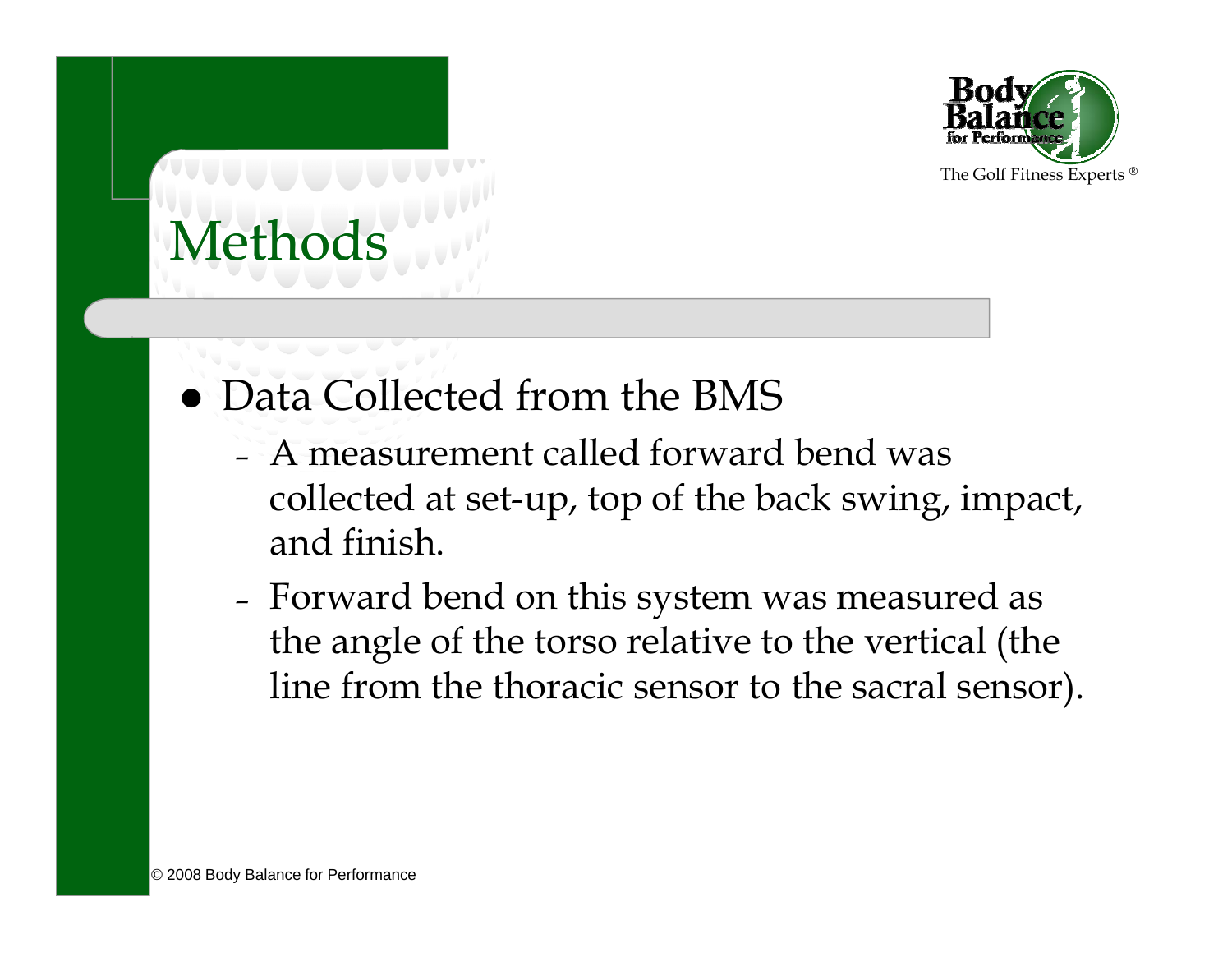

- – The plane of measurement of this angle is the plane created by the saggital plane of the body at set up through the golf ball. The plane is the same at all points in the swing.
- – We decided to measure body movement against stable cardinal planes because this measurement was most similar to what golf professional look at when they look at spine angle.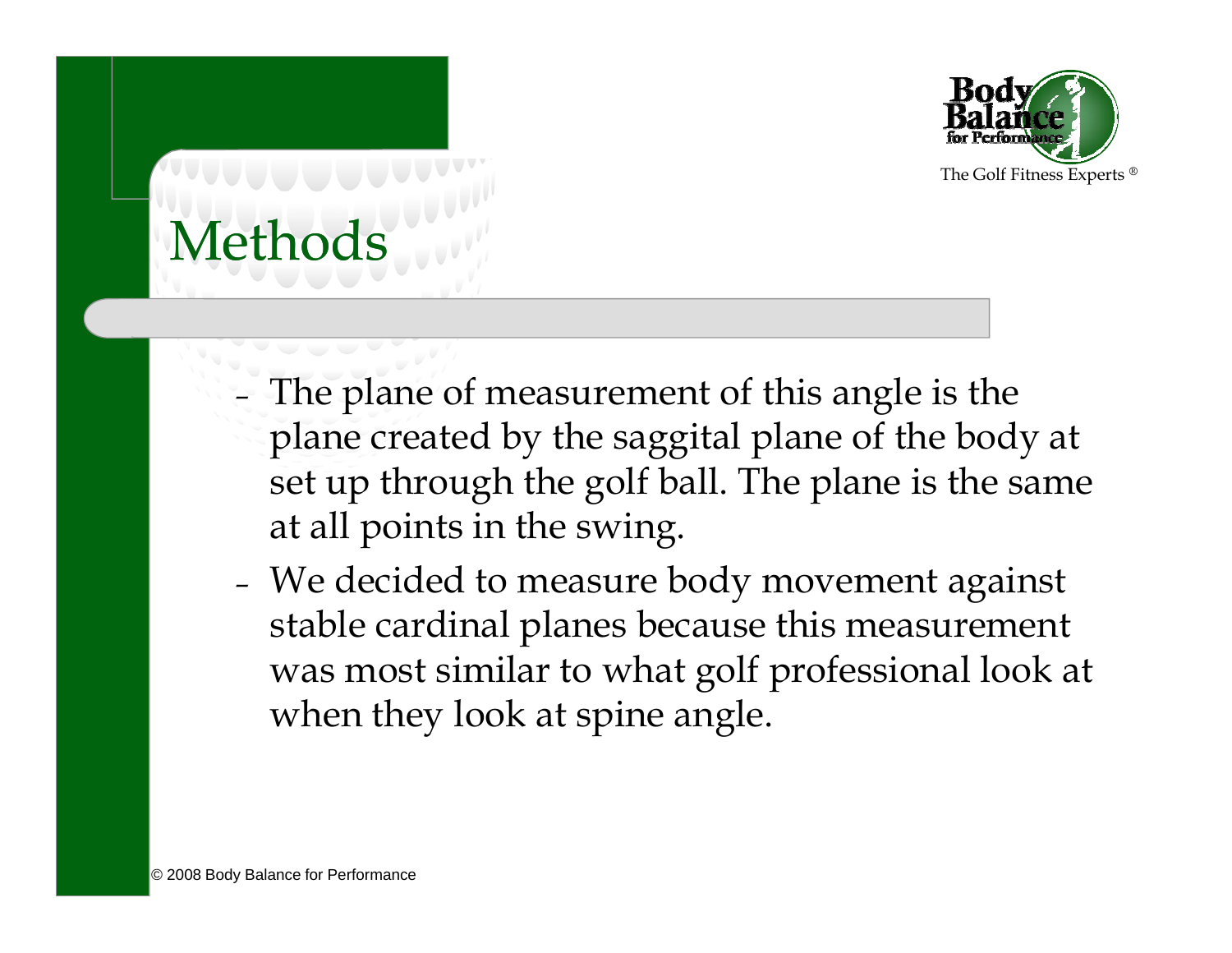

# Setup Spine Posture Measurement

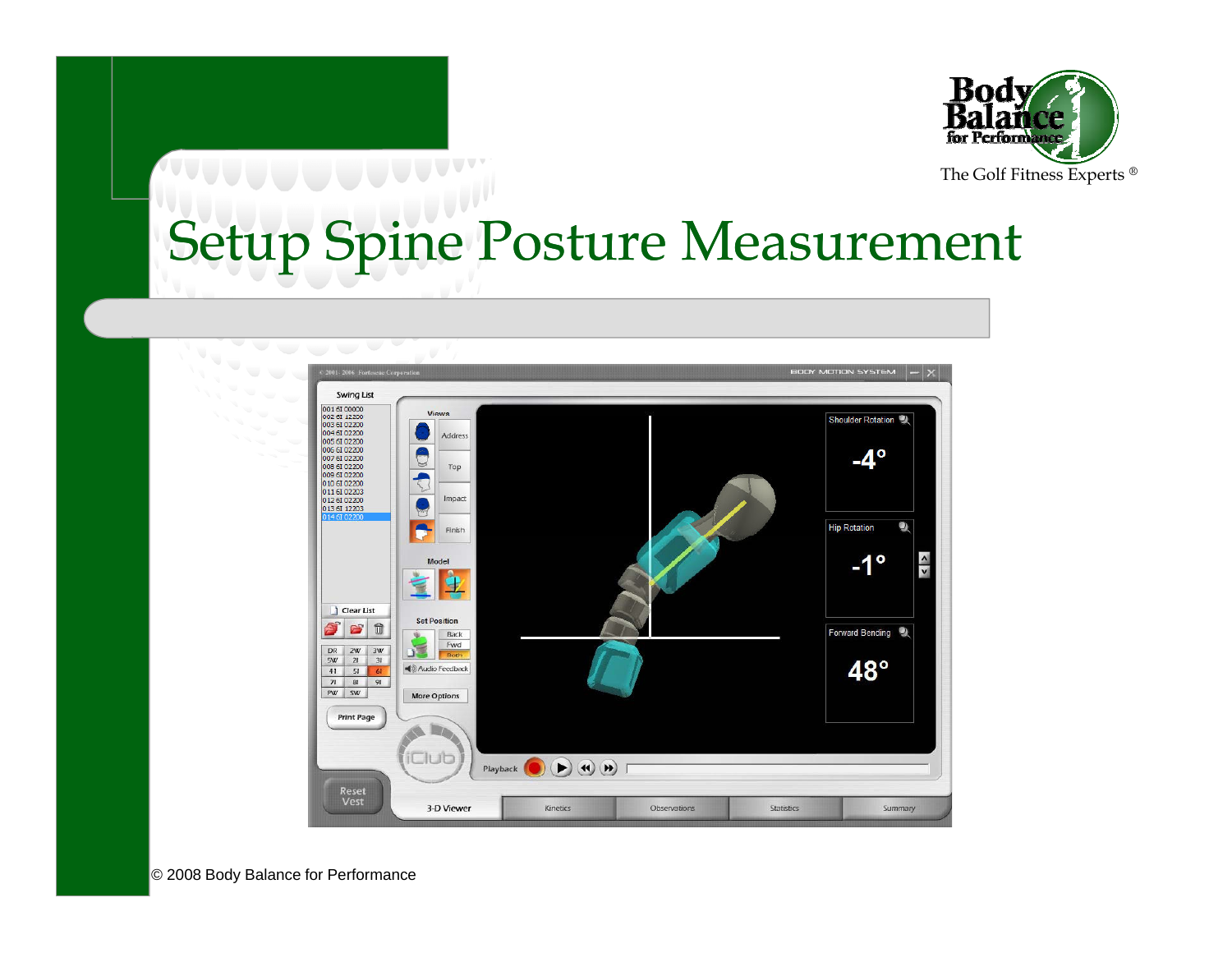

# Spine Posture Measurement - Top

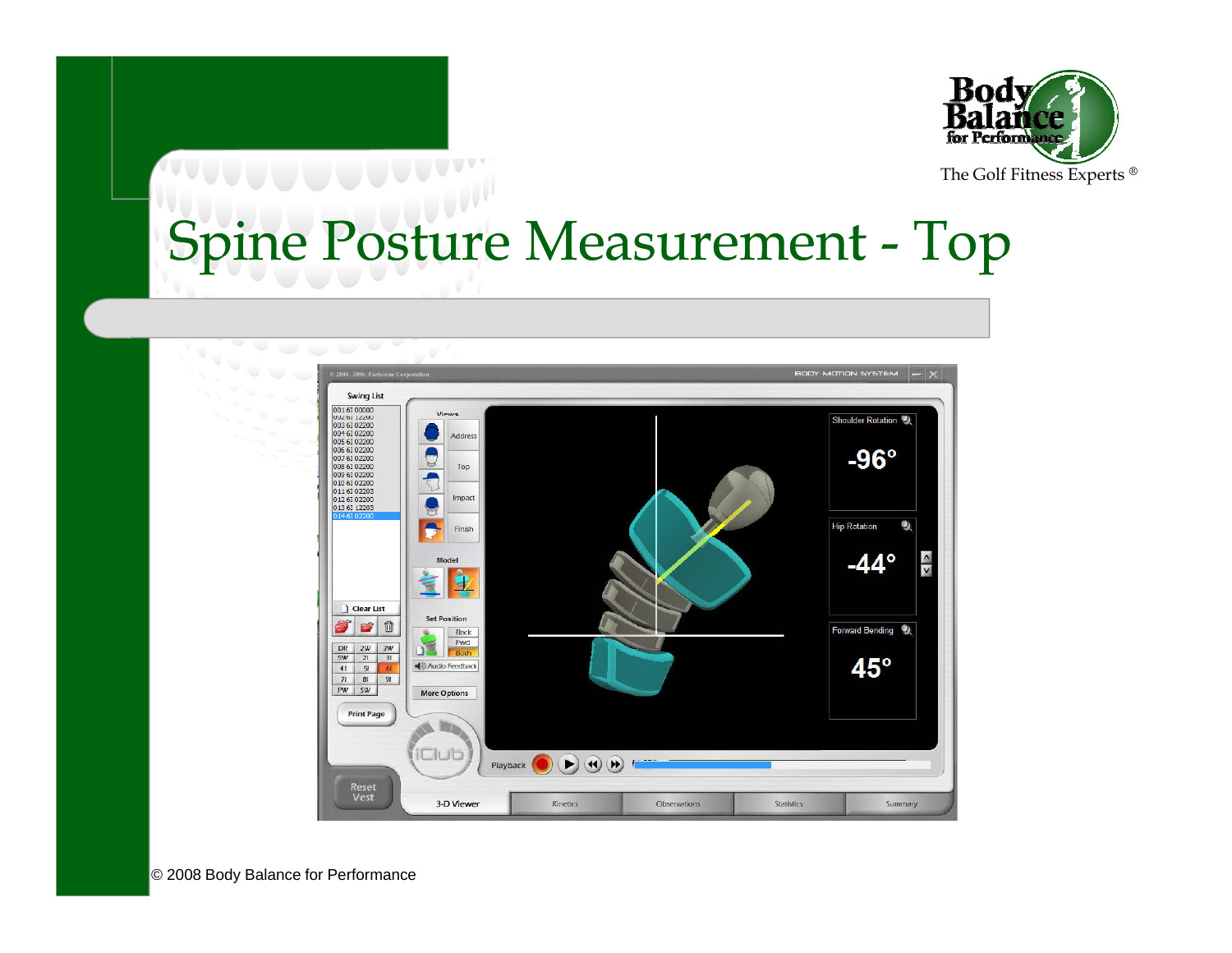

## Spine Posture Measurement - Impact

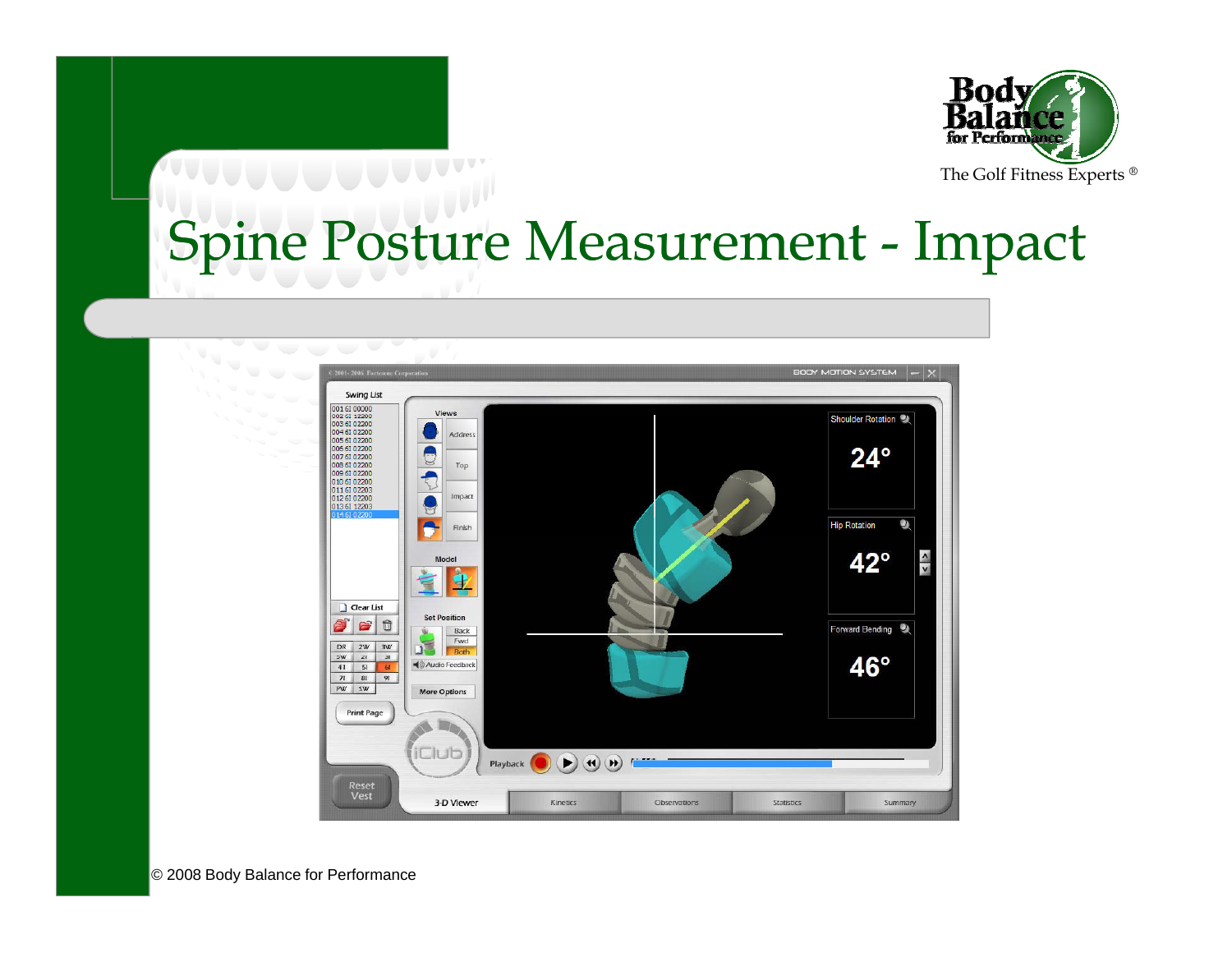

### Data and Results

- •The forward bend at impact was 34.6 for those that failed the toe touch test
- •The forward bend at impact was 45.4 for those that passed the toe touch test.
- • The forward bend at finish was 28.6 degrees for those that passed the toe touch test.
- •The forward bend at finish was 18.7 degrees for those that failed the test.
- 0 p<.05: this means that the differences are statistically significant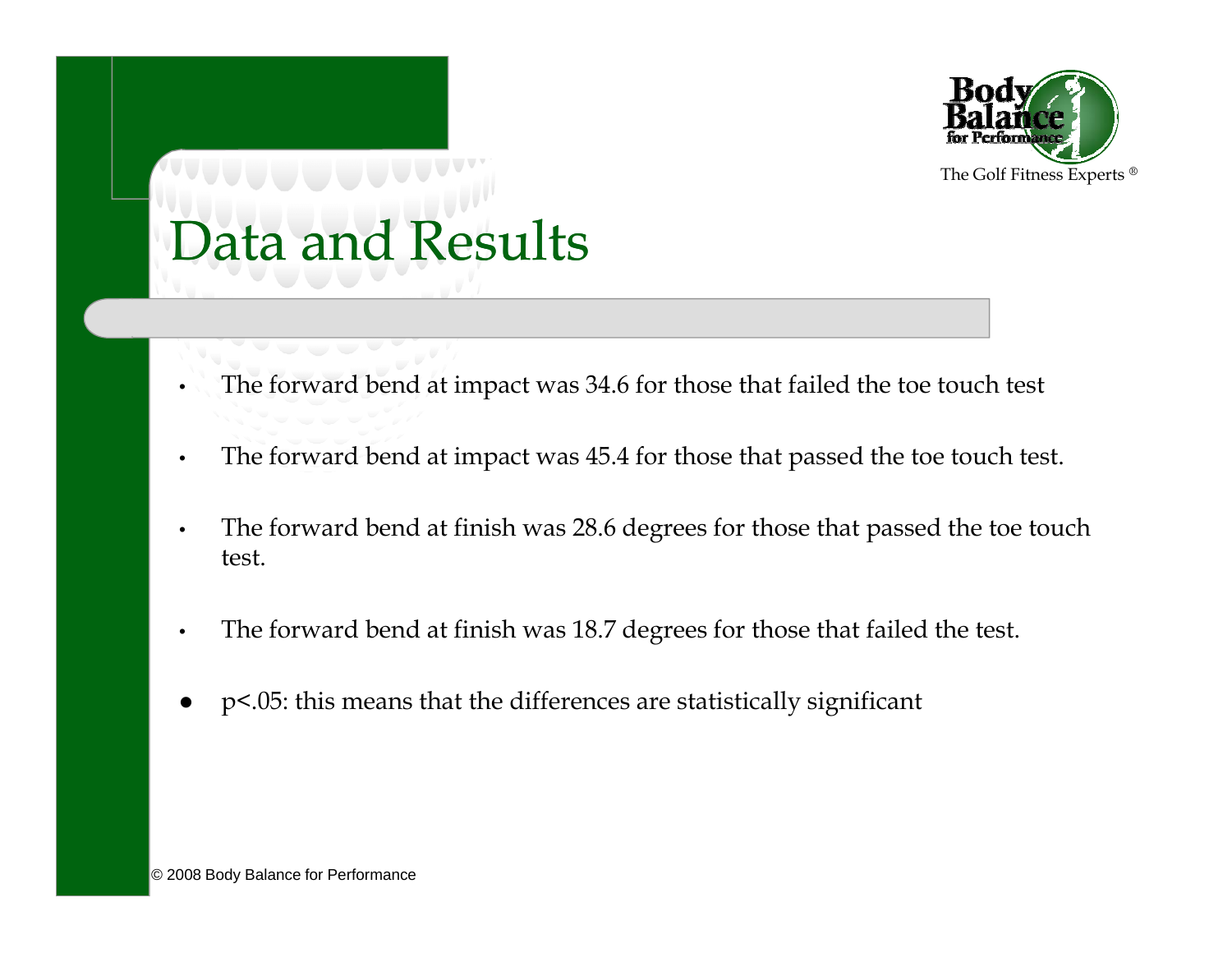

#### Data Interpretation

- It appears that a failed toe touch test leads to deviations away from stable spine postures (based on golf instructors' designation of ideal)
- 0 Toe touch test's 3 major issues:
	- Hamstring flexibility
	- Hip hinge mobility
	- Pelvic and core stability
- 0 That means that the preliminary data from this study supports the hypothesis that lack of hamstring flexibility, hip mobility or core stability lead to variances in spine postures in the golf swing with a high degree of certainty.
- Database expansion is planned until we have 500 subjects in the study. We expect to have that complete by the end of 2008.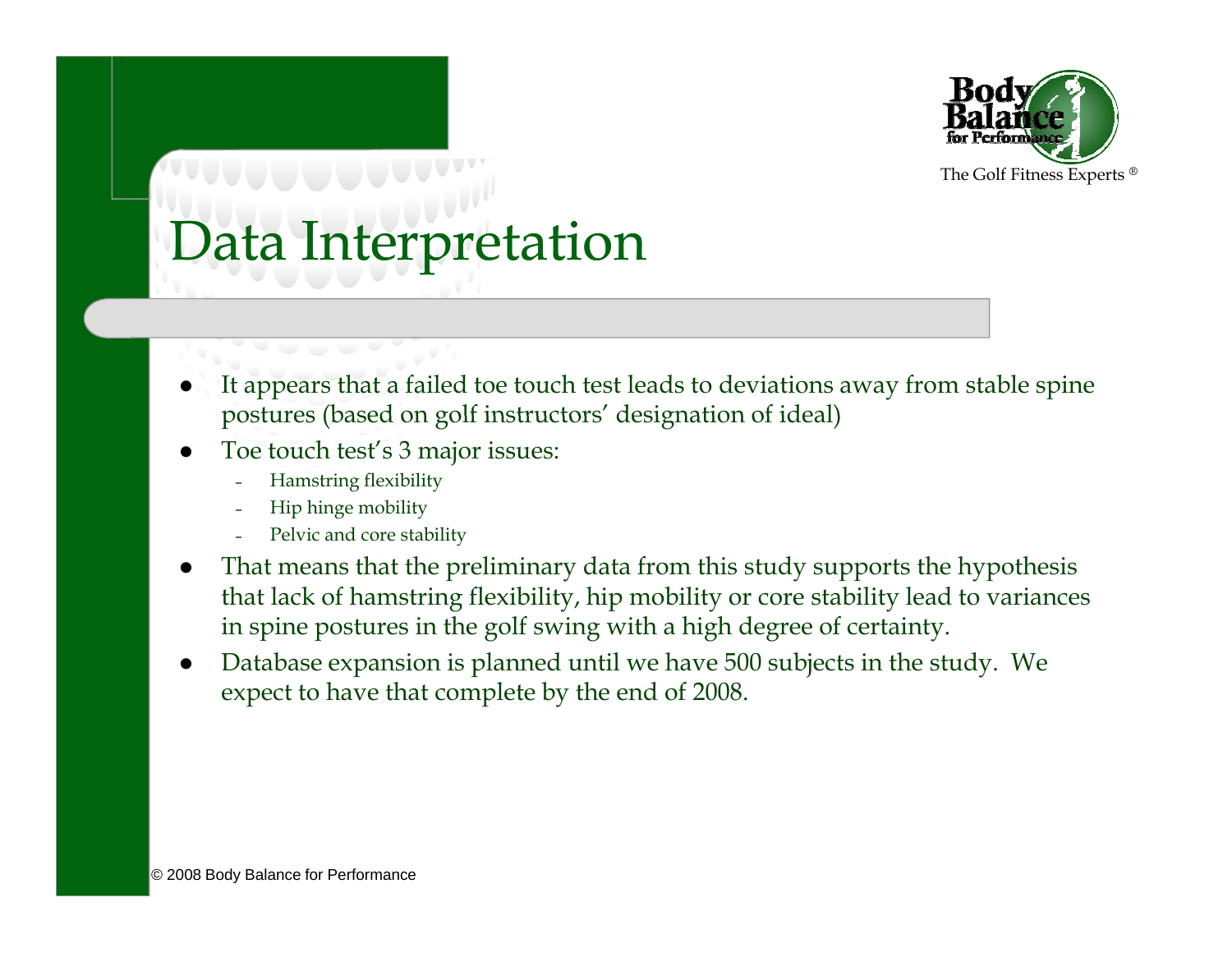

## Toe Touch Correction

- Assess the components of Toe Touch
- Correct tightness with manual therapies, stretching and glute/abdominal/hip flexor re-education
- Correct Hip hinge mechanics with Toe Touch sequences and Leg Lowering activities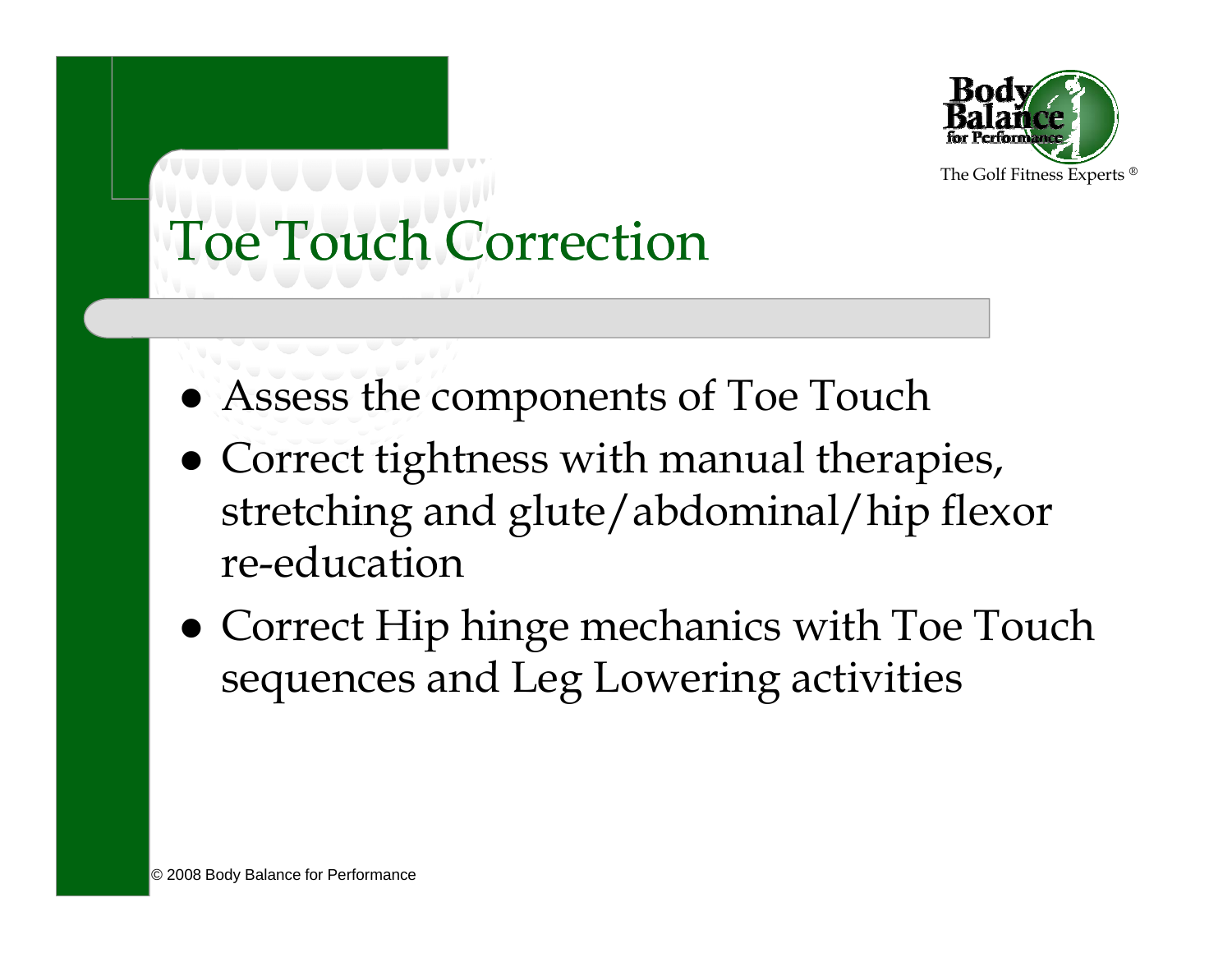

# Conclusion

- • If a student has poor hamstring flexibility, hip mobility, or core and pelvic stability you might want to consider having those issues resolved through the help of a body expert.
- • The medical literature suggests that these physical issues are related to back and hip pain.
- • If the student does not want to deal with those issues it could challenge the student's ability to master spine stability and all that is affected by poor trunk stability. That could lead to inability for the golfer to consistently find the center of the club face.